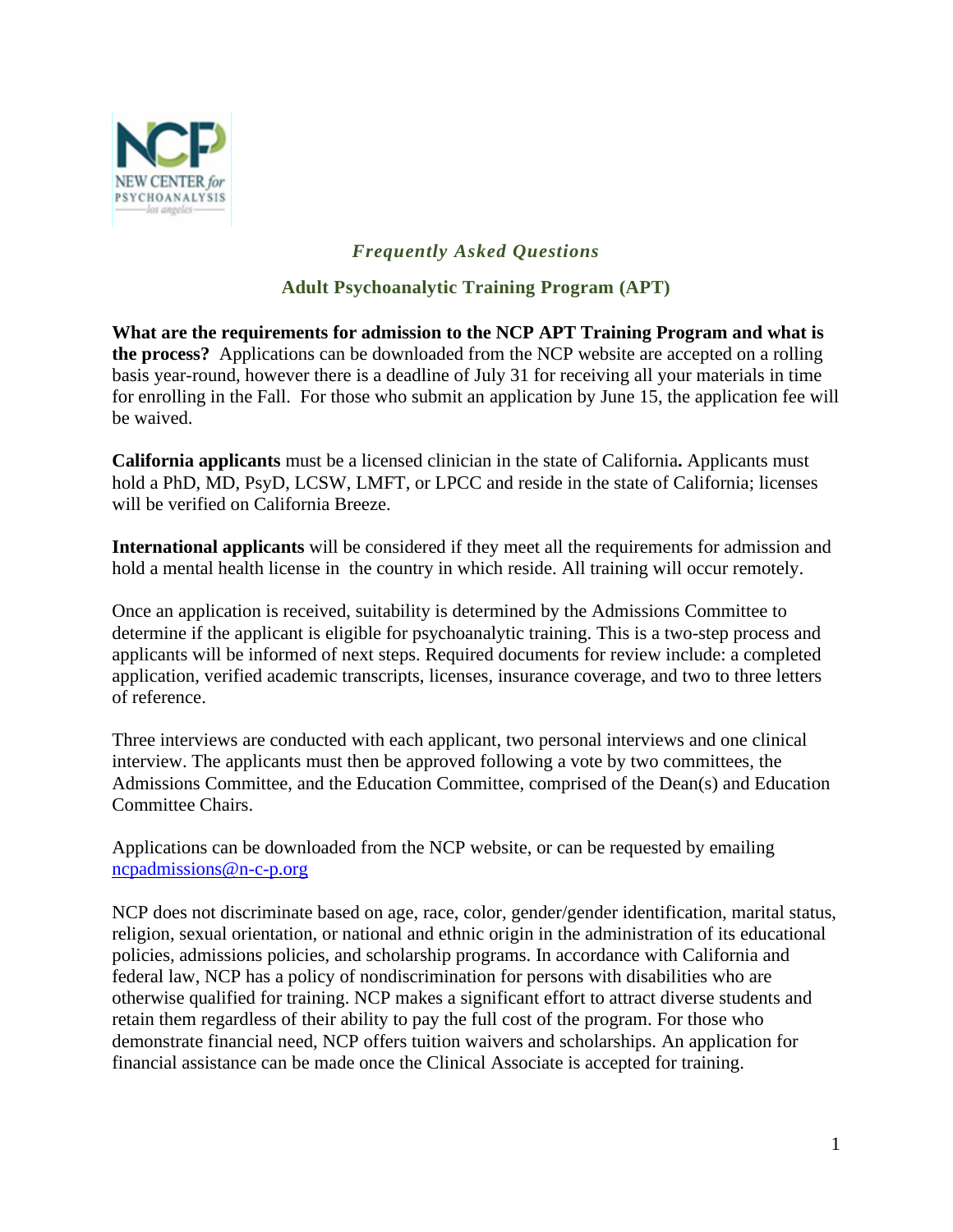**I have heard the NCP Training Program called a "four-year" program, but doesn't it take longer?** The core curriculum consists of two 2-hour theoretical and clinical seminars held on Wednesdays from 9 a.m. to 1 p.m. (Pacific Standard Time) from September—June for four sequential years. Additionally, in the first year, there is an Infant Observation class from 7:45 a.m. to 8:50 a.m. for the full academic year of 36 weeks. During the pandemic, Infant Observation is not currently on the schedule. Re-introducing Infant Observation to the curriculum will be evaluated according to state and safety guidelines and is slated for the fall of 2022. After the four years, Clinical Associates must take one theoretical and one clinical course each year prior to graduation. The other major component of the program is three training cases with a minimum average of 50 supervision hours each. Analytic Training at NCP will likely take longer than four years. It is estimated that the program is more like 5-6 years in duration.

**I am currently in psychoanalysis; do I have to switch to an NCP psychoanalyst if I am admitted?** Enrolled students have until November 1 to transition to an NCP Training Analyst (T/A) who must be seen four to five times per week for the first year of training. Exceptions may apply in certain cases. Please email the Sidonie Freeman, Chairperson of the Admissions Committee to discuss current NCP T/A policies [drsidoniefreeman@gmail.com](http://drsidoniefreeman@gmail.com)

**Is the New Center for Psychoanalysis able to offer students F-1 Visas to International Students?** No, NCP is not a SEVP approved institution therefore is not able to do so currently.

**Can I pursue both the Child and Adolescent and the Adult Psychoanalytic program simultaneously?** Yes, after the first year of training, one can be enrolled in both programs. The Child & Adolescent program brochure is located on our website.

**Are reading materials available in any other language than English?** No, not at this time; to be able to participate in the program one must be able to speak, read and write fluently in English and be able to log on and utilize the PepWeb (access provided on enrollment). However, note that English is not the first language of many of our current and graduated students.

**What do I receive after graduation? What do I qualify for?** Upon enrollment as a Clinical Associate at NCP is an approved member of the American Psychoanalytic Association, (APsaA) the Clinical Associate is automatically a Candidate member of the IPA, APsaA and NCP**.** Clinical Associates are required to remain a member of APsaA throughout their training. Graduates of the program receive a diploma and may refer to themselves as Psychoanalysts. All graduates are eligible for a full membership at NPC, a dual membership if a member of another institute, and can request a Teaching Faculty position. Acceptance into the IPA is determined by IPA policies. As of 2021-2022, NCP graduates who are training remotely will not qualify to become members of the IPA. A certificate in Psychoanalysis will be issued upon graduation.

**Do you offer a PsyD or PhD?** While we offer advanced training in Psychoanalysis that is accredited by the ACPEinc (a national Psychoanalytic organization) since 2016. We are not offering a PsyD or PhD at this time.